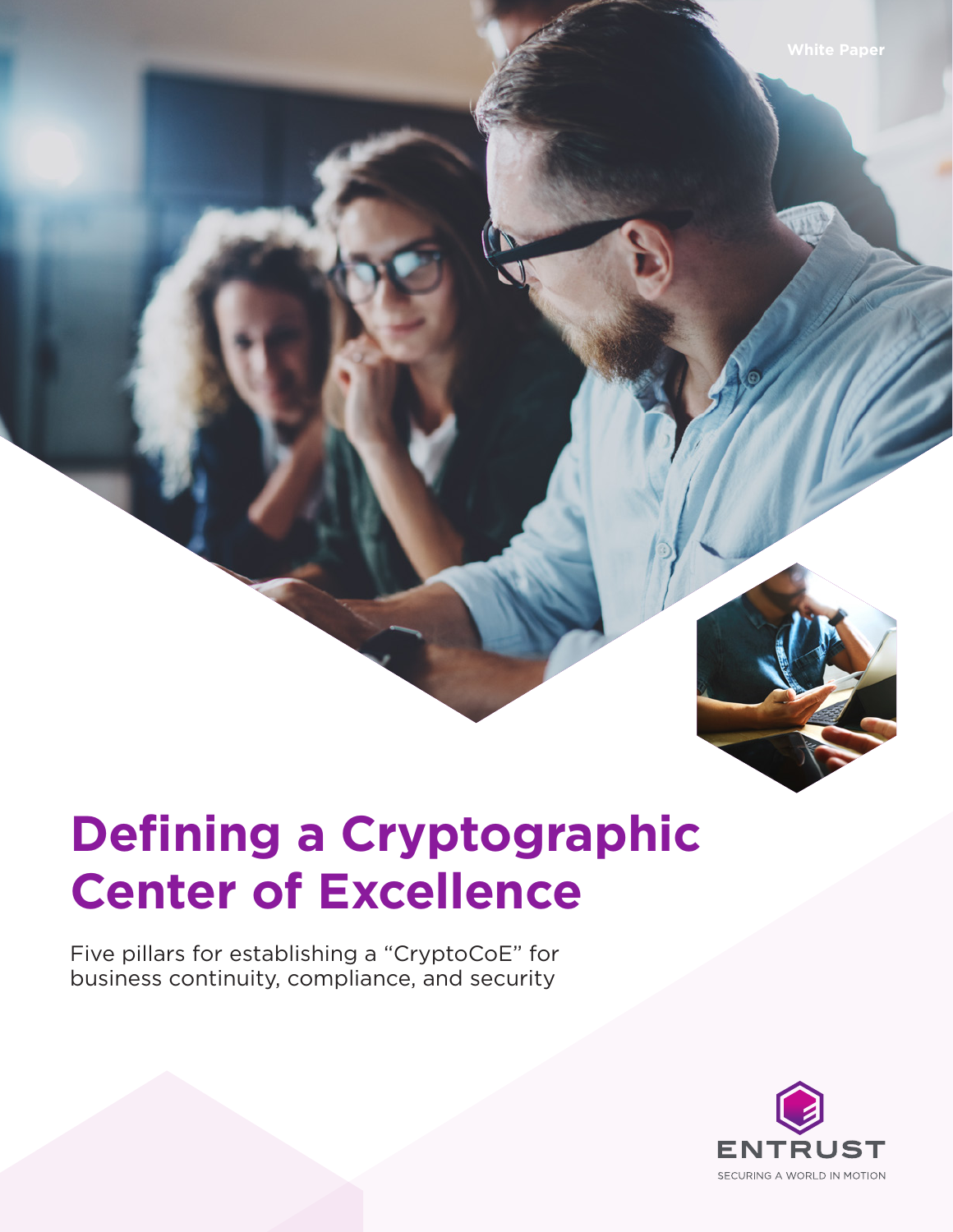## **Contents**

### PRO TIP:

Do you have the appropriate corporate, information security, and cryptographic policies in place to measure against compliance?

**The information provided herein does not, and is not intended to, constitute legal advice; instead, all information, content, and materials provided are for general informational purposes only.**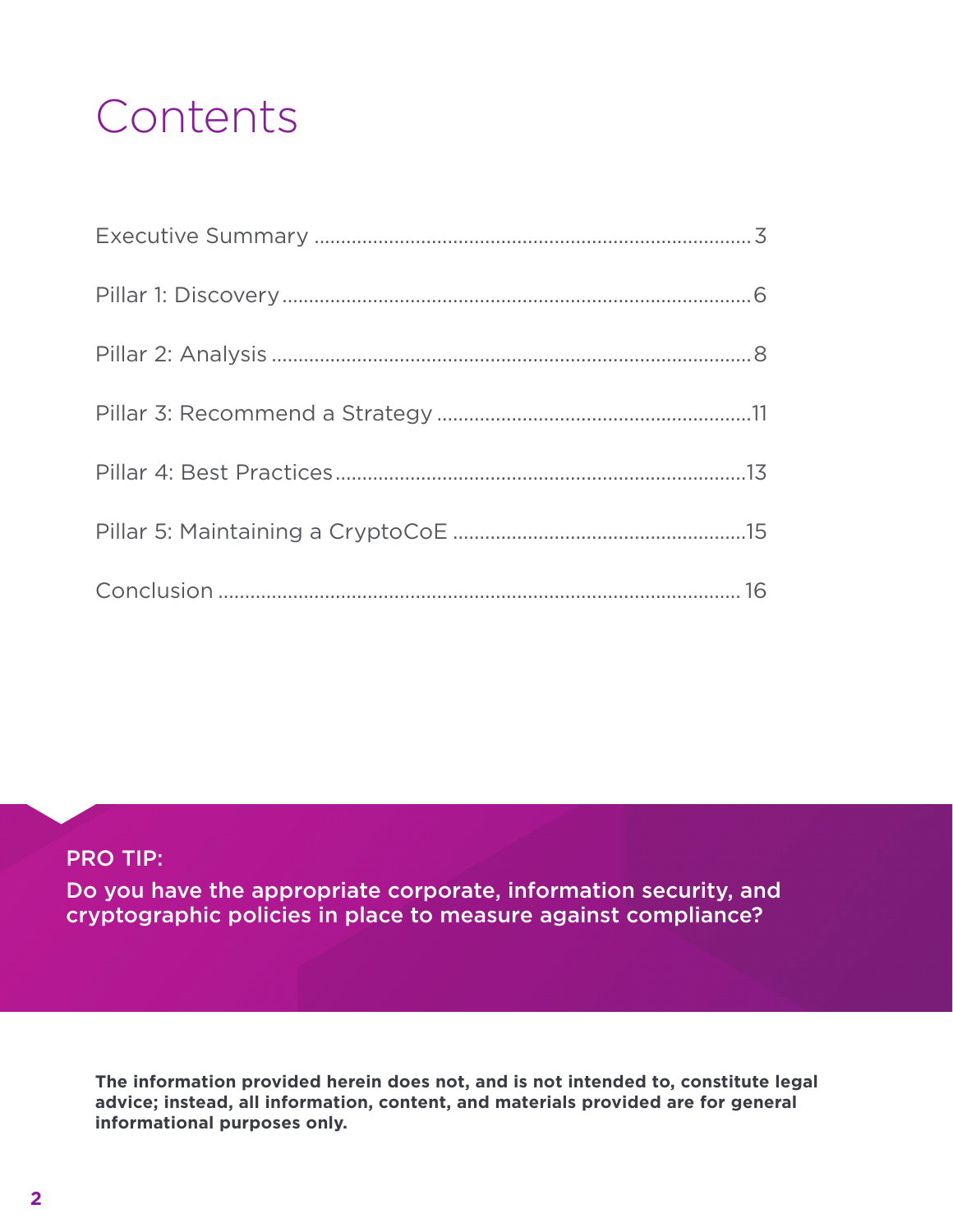## Executive Summary

Reliance on cryptography has evolved over the last few decades to become an integrated layer of defense within modern digital transformation initiatives. Complex ecosystems and expanding use cases, such as DevOps, Internet of Things, cloud, and multi-cloud environments, are increasing the organization's crypto footprint. Throughout the digital transformation process, the realm of cryptography has also been dynamic, with changes on various axes. The nature of cryptography requires that as computing devices become more powerful, key lengths and algorithms must evolve to mitigate brute force attacks. The evolution of quantum computing also challenges the mathematical basis of algorithms widely used today, leading to the development of post-quantum algorithms, which will be required in the future. As crypto evolves, organizations must amend governance, best practices, and processes to maintain compliance with security requirements.

Crypto is critical infrastructure because increasingly the security of sensitive data rests on cryptographic solutions. On their own, keys, algorithms, certificates, libraries, and cryptography do not guarantee security. If not managed properly, crypto can expose critical infrastructure to vulnerabilities. Well-managed crypto can be used to secure transactions and communications, safeguard personally identifiable information (PII) and other confidential data, authenticate identity, prevent document tampering, and establish trust between servers. Crypto is one of the most important tools businesses use to secure the systems that hold their most important asset – data. Data is vital information in the form of customer PII, employee PII, intellectual property, business and financial plans, as well as other confidential information. The underlying confidentiality and authentication of all online services rely on the use of digital certificates and implementations of TLS/SSL. GDPR, PCI DSS, and many other regulations around the world require businesses to encrypt the personal and financial information that are kept in their possession in order to provide products and services.

Weak and hidden crypto instances present a challenge for security, risk, and compliance professionals — who already have some of the toughest jobs in the organization. Organizations must heed the guidance of standards bodies, such as NIST and ISO, and browser vendors who control the user interfaces with which online consumers interact. It's important to note that browser vendors also place their own demands on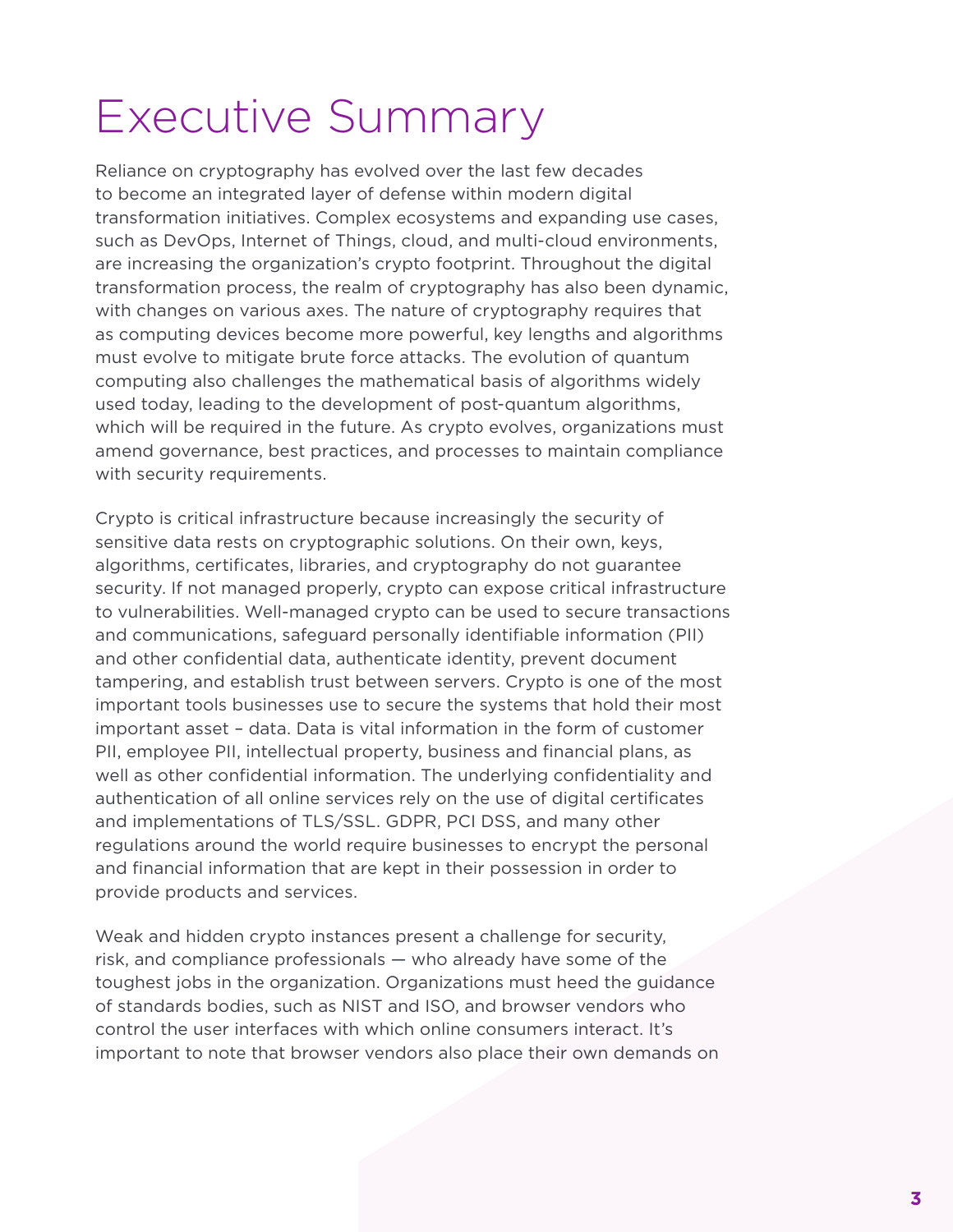the certification authorities (CAs) who issue digital certificates to secure online transactions.

These dynamics disrupt traditional crypto and PKI planning efforts, as organizations increasingly rely on them to improve their overall security posture. If not managed properly, crypto can expose critical infrastructure to vulnerabilities.

This environment requires organizations to implement and enforce a solid crypto management strategy. System outages resulting from mishandled crypto lead to costly business disruptions and data breaches, which can become public events that damage brand reputations. If data is exposed, a business or its fiduciaries may be subject to financial penalties in accordance with regional laws.

A solid crypto management strategy can help security, compliance, and risk professionals lead the organization in establishing a Cryptographic Center of Excellence (CryptoCoE). The goal of a crypto-centric organization is to augment operational cryptographic processes with tools and expertise — and provide increased insight into the cryptography that organizations rely on to maintain secure operations and comply with applicable regulations. A CryptoCoE comprises five pillars that align expertise with a strategy for bringing hidden crypto to the surface, remediating weak crypto, adhering to best practices, and providing ongoing monitoring to enforce policies that bring crypto under control and into compliance.

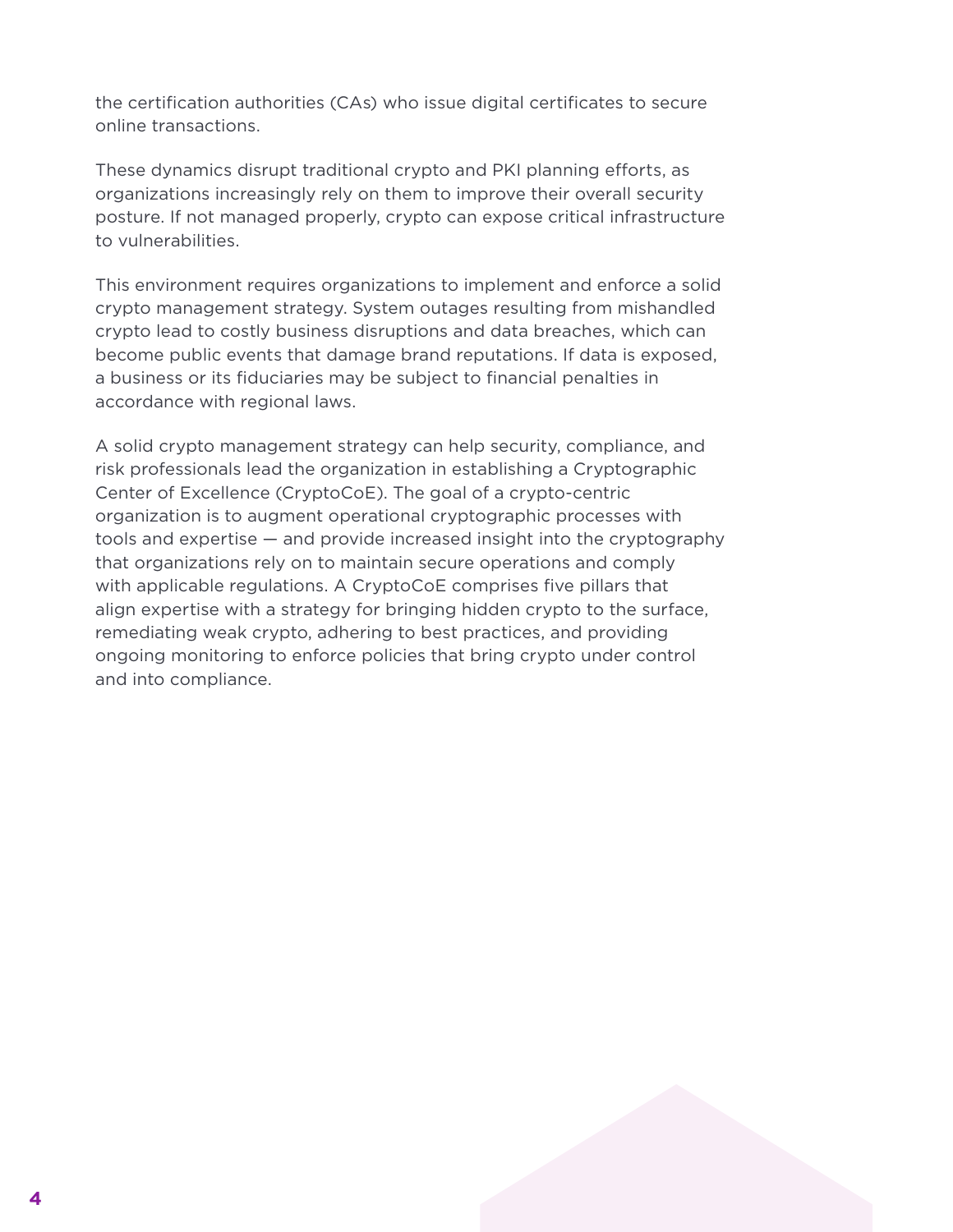## CRYPTO IS CRITICAL INFRASTRUCTURE



### PRO TIP:

Do you have a certificate policy in place that defines the processes and roles for certificate enrollment, certificate revocation, and users/ devices?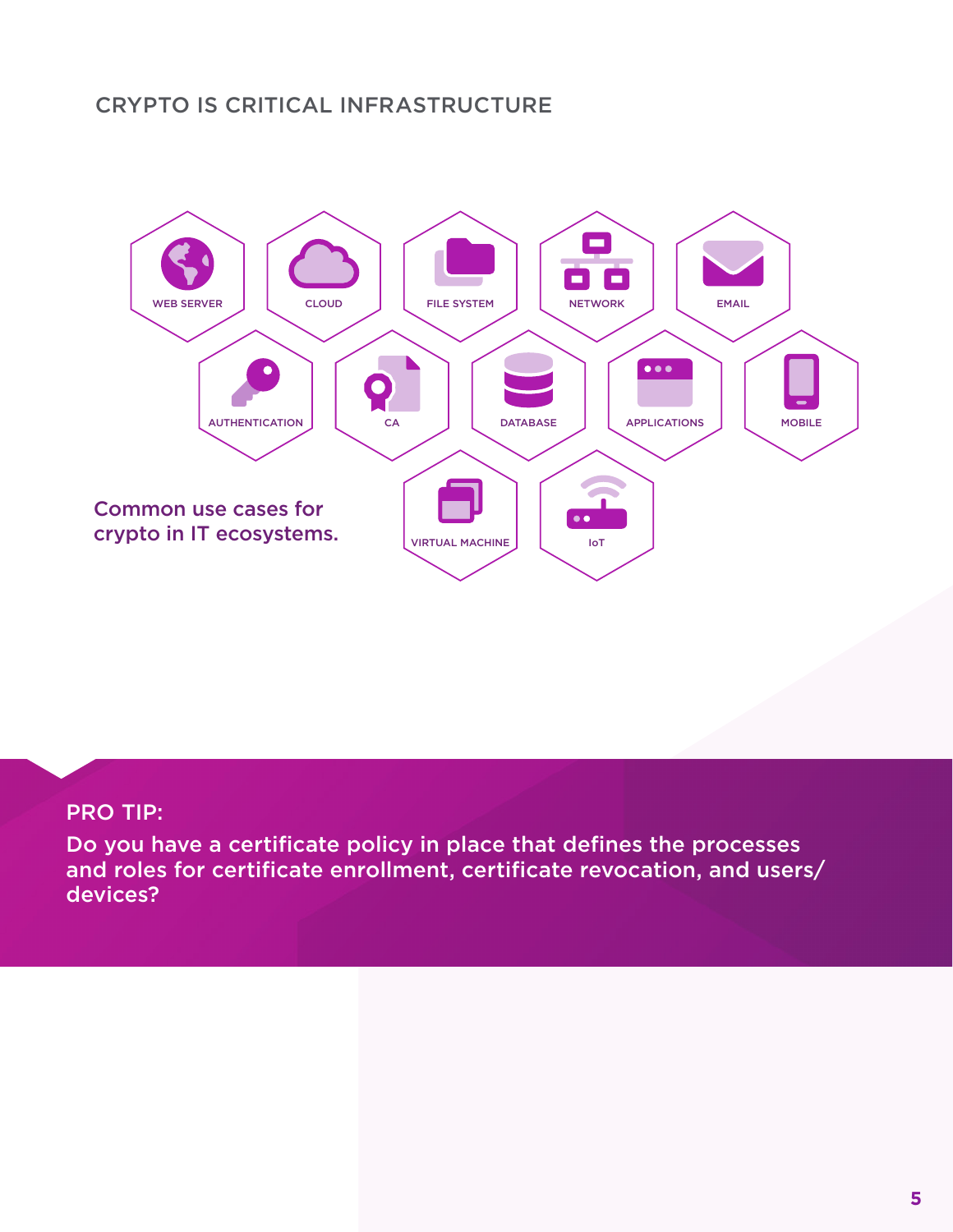# Pillar 1: Discovery

If crypto can't be seen, how can it be managed? Unmanaged crypto is the main cause for crypto-based system outages that disrupt business continuity and negatively impact both revenue generation and brand reputation. Yet, visibility into an organization's growing cryptographic infrastructure remains one of the main challenges facing security, compliance, and risk professionals. According to the Ponemon Institute 2020 Global Encryption Trends Study, "A barrier to a successful encryption strategy is the ability to discover where sensitive data resides in the organization. Sixty-seven percent of respondents say discovering where sensitive data resides in the organization is the number one challenge."

The use of an advanced discovery tool is needed to mitigate the risks associated with unknown crypto and to manage the certificate lifecycle for public and private trust. An advanced discovery tool can scan an IT environment end-to-end and bring hidden crypto to the surface, where it can be tested for compliance and monitored. To find hidden crypto, vulnerability scanning must search beyond the endpoints to detect various certificate types — even those buried inside binaries. A comprehensive scanner will search broadly across the IT ecosystem and bring visibility to unknown crypto instances. The discovery process should:

### 1. Uncover number of PKIs in-service

- a. Assess the status of the existing PKI implementations
- b. Lifetime of the Root CA certificates
- c. In compliance with current PKI governance standards

### 2. Inventory (external and internal crypto)

- a. Certificates (e.g., public, private, signing, SSH, etc.)
- b. Crypto algorithms
- c. Crypto libraries

### 3. Search locations

- a. Network
- b. Host
- c. Applications
- d. Binary files
- e. Java files
- f. Java KeyStores
- g. MS CAPI store certs
- h. Compressed files
- i. PEM, CER, DER, P12 files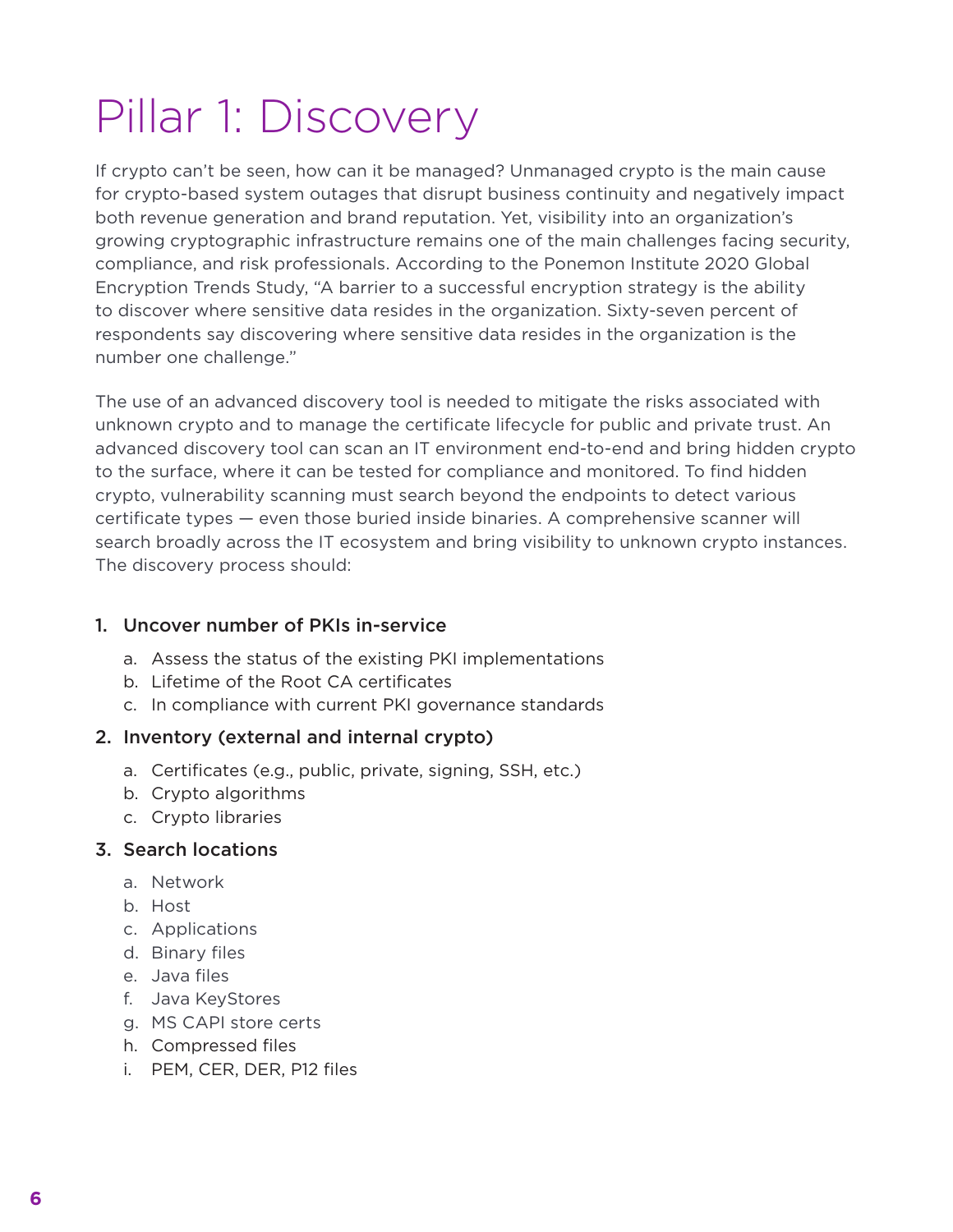Visibility is a key aspect of the research process that's used to create a baseline analysis of an organization's crypto security posture. Once the critical exercise of a prescriptive discovery is completed, a crypto expert can evaluate the findings and make clear determinations on the health of the crypto environment. Results of this process provide an opportunity for in-depth analysis that someone with domain expertise can use to assess and make recommendations for remediation plans.

"Sixty-seven percent of respondents say discovering where sensitive data resides in the organization is the number one challenge." – Ponemon Institute 2020 Global Encryption Trends Study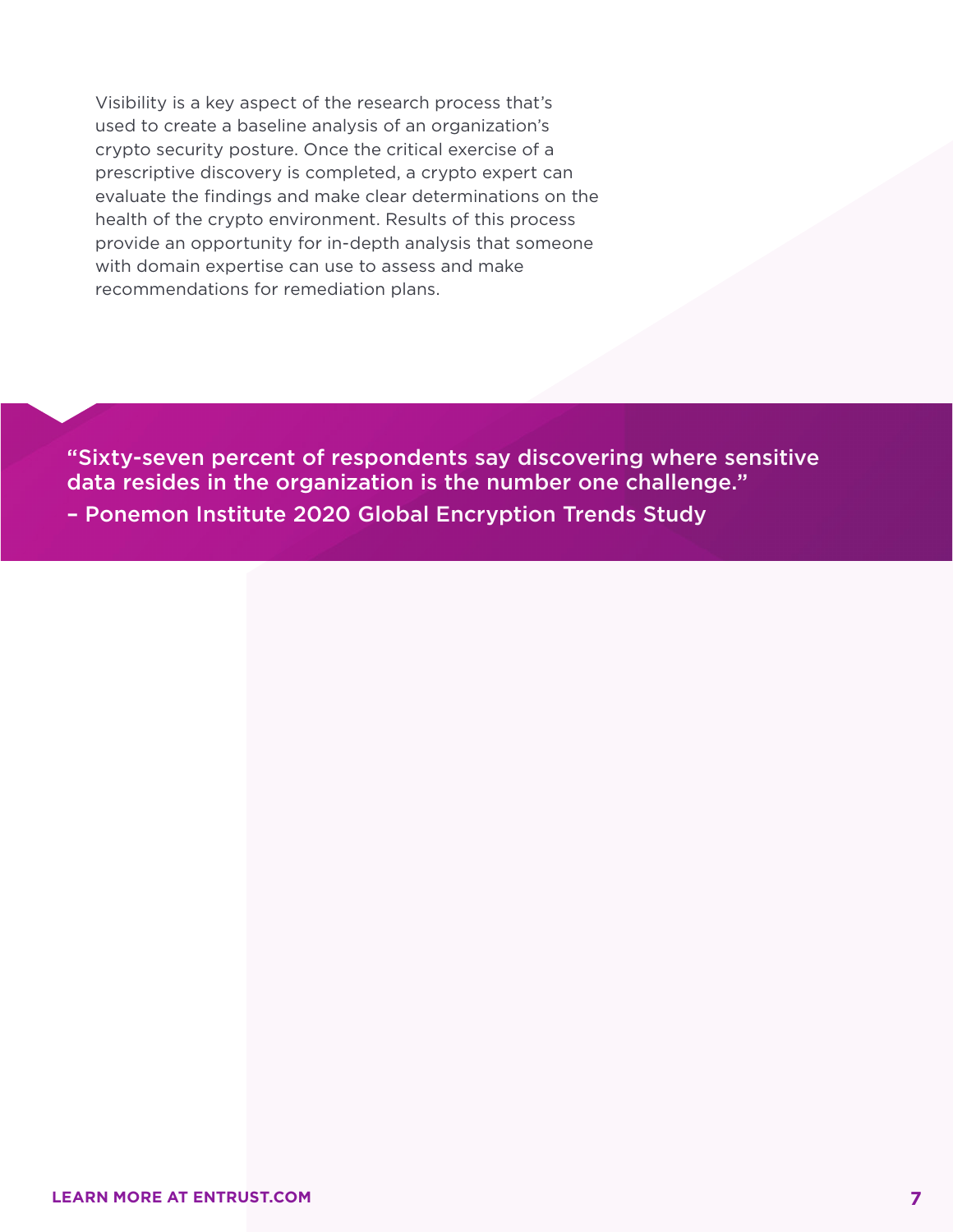## Pillar 2: Analysis

Vulnerabilities are tied to algorithmic values and key strength — as well as the ability to meet minimum requirements for compliance to regulations, standards, and policies. There are a growing number of regulations that enforce data encryption practices on organizations, as indicated below. Heightened regulations, which are meant to enforce data encryption practices on organizations, particularly in the United States and the European Union, are primarily meant to do two things: 1) Protect user privacy requiring organizations to obtain explicit permission from users to collect data; and 2) Protect data in transit. Additional cryptographic standards and internal policies are put in place to protect data at rest.

After conducting an enterprise-wide search for implemented cryptographic solutions, a baseline assessment can be established by comparing the identified solutions against applicable standards and recommendations. A crypto expert can mine the data compiled during the discovery phase and present the organization with a threat-to-risk analysis. The current-state outcome will quantify the impact each vulnerability poses, identify high-risk areas, and prioritize crypto concerns. Organizations can use these findings as a benchmark to measure security improvements moving forward.

Here is a comprehensive list of IT systems and examples of various regulations, standards, and policies that the organization can use the baseline assessment to test against requisite industry and business requirements:

#### 1. Infrastructure assessment

Assess various systems including applications, servers, and network devices.

- a. Certificates
	- 1. Weak key algorithms
	- 2. Weak signing algorithms
	- 3. Improper validity periods
	- 4. Improper trust anchors
	- 5. Certificate expiration
	- 6. Unauthorized or rogue certificate authorities
- b. Cryptographic keys
	- 1. Improper key sizes
	- 2. Improper key algorithms
- c. Algorithms
	- 1. Improper TLS algorithms
	- 2. Old/outdated cryptographic libraries
- d. Protocols
	- 1. Weak TLS/SSL protocol versions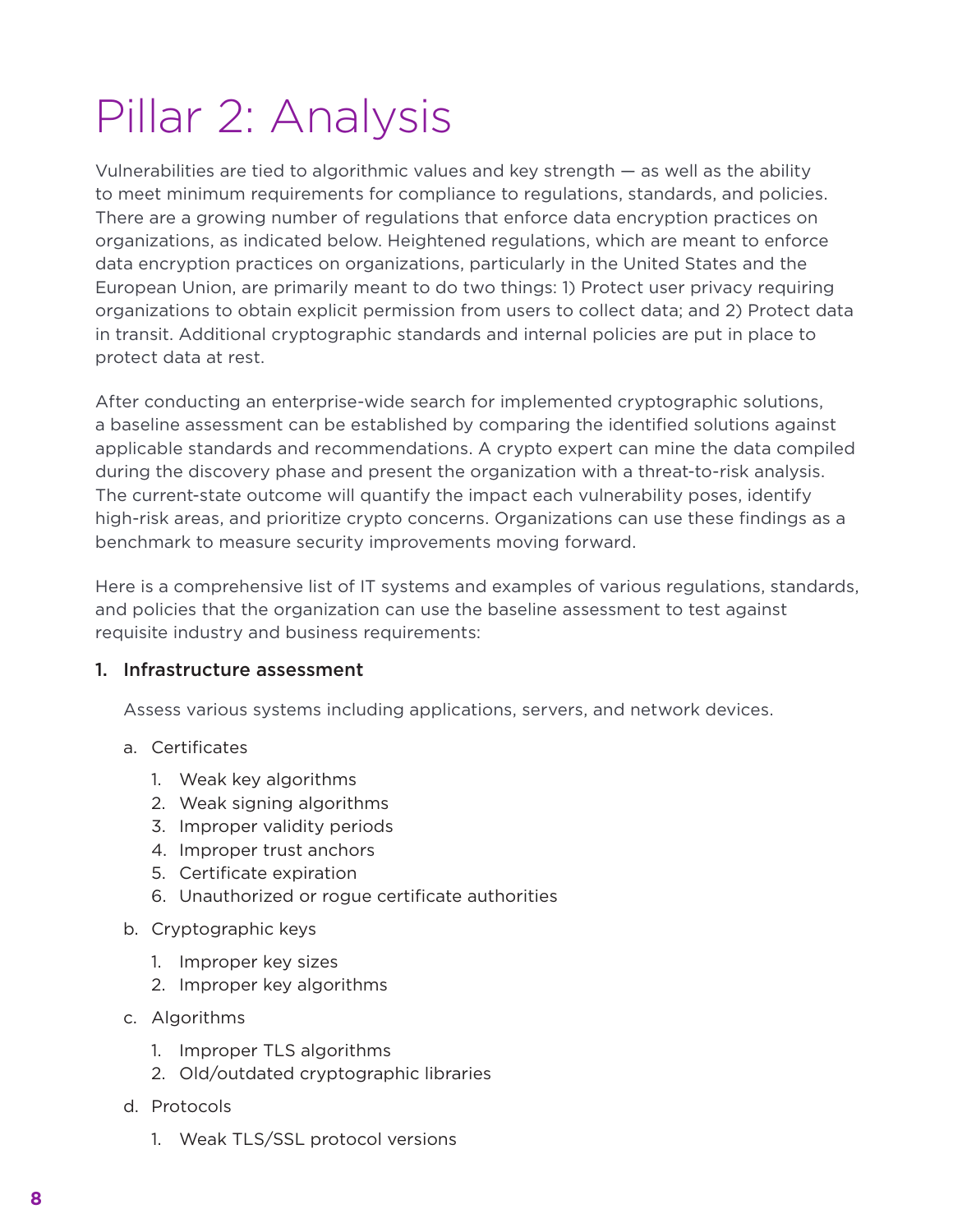- e. Policies
	- 1. Correlation between corporate policies against findings

#### 2. Compliance verification

Test compliance with a growing number of protocols, requirements, and regulations instituted by various governing bodies. Consider the following examples of relevant legislation to help guide the process.

#### **Regulations by region**

- a. CCPA California Consumer Privacy Act, United States, State of California
- b. GDPR General Data Protection Regulation, European Union
- c. PSD2 Revised Payment Services Directive, European Union

#### **Regulations by industry**

- d. PCI-DSS Payment Card Industry Data Security Standard
- e. PCI-CP Payment Card Industry Card Protection
- f. The Gramm-Leach-Bliley Act Financial Service Institutions, United States
- g. HIPAA Healthcare Insurance Portability and Accountability Act (Healthcare Institutions, United States)

#### **Industry standards groups**

- h. NIST National Institute of Standards and Technology
	- NIST 800-53
	- Quantum Algorithms (currently under review)
- i. FIPS US Government Federal Information Processing Standard
	- FIPS 140
- j. C/A Browser Forum
- k. ISACA
- l. CSA

#### **International Organization for Standardization**

m. ISO 27001

#### PRO TIP:

Are the cryptographic libraries in your environment that are embedded in critical systems updated with the latest patches, and with the latest cryptographic implementations?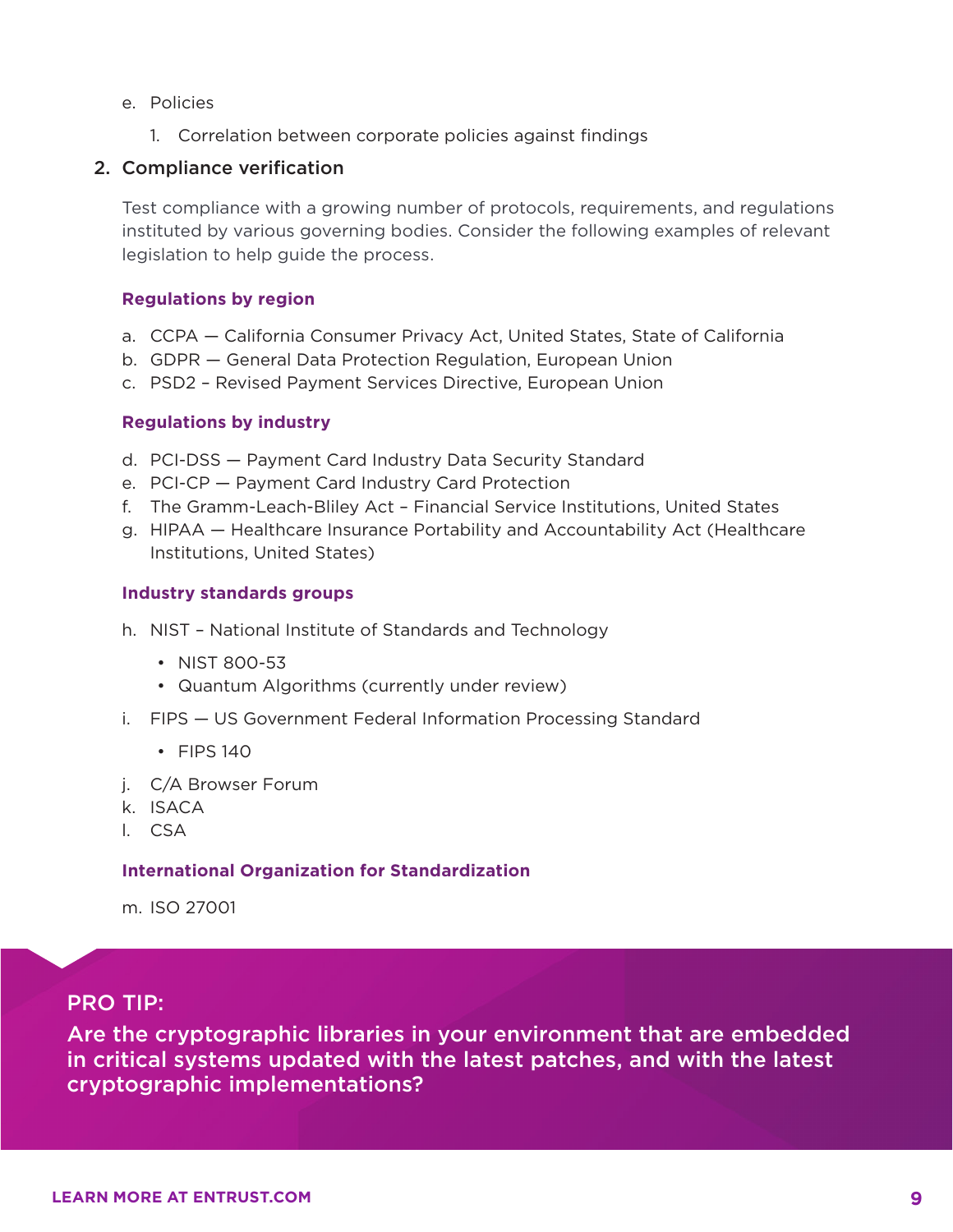#### 3. Quantify the impact

A quantitative crypto assessment reveals the vulnerabilities that exist on all tested systems and evaluates high-risk areas where weak or unmanaged crypto requires remediation to avoid data breaches, system outages, or penalties for putting sensitive data at risk.

#### 4. Prioritize focus areas

Many organizations deploy systems to support specific use cases — with some being more critical than others. A typical enterprise might classify its in-use servers into three categories: business critical, core business, and limited business, for example. It's important to identify where crypto vulnerabilities exist, so the organization can protect the infrastructure that supports the most critical data and establish a plan of action that prioritizes remediation for the most critical assets.

#### 5. Generate a findings report

A comprehensive report of the findings provides both an overview and a detailed analysis of crypto instances and host systems. The goal is to provide the security, compliance, and risk teams a detailed assessment of the current threat level and present the overarching findings in a way that can be easily communicated to nontechnical stakeholders.

The report should cover technical details for the target systems that were scanned and provide insights on the specific issue(s), including where they reside and recommendations on how to remediate them.

Obtaining buy-in from board of directors (BOD) members to support a security project that exceeds their core areas of expertise can be difficult. It's a challenge many CISOs face. Having a board-ready report to explain urgent issues and outline a remediation plan can be a great tool for convincing a skeptical BOD to understand what is at stake and the importance of a CryptoCoE.

PRO TIP:

How well prepared is your organization to protect against and mitigate certificate security issues and expirations?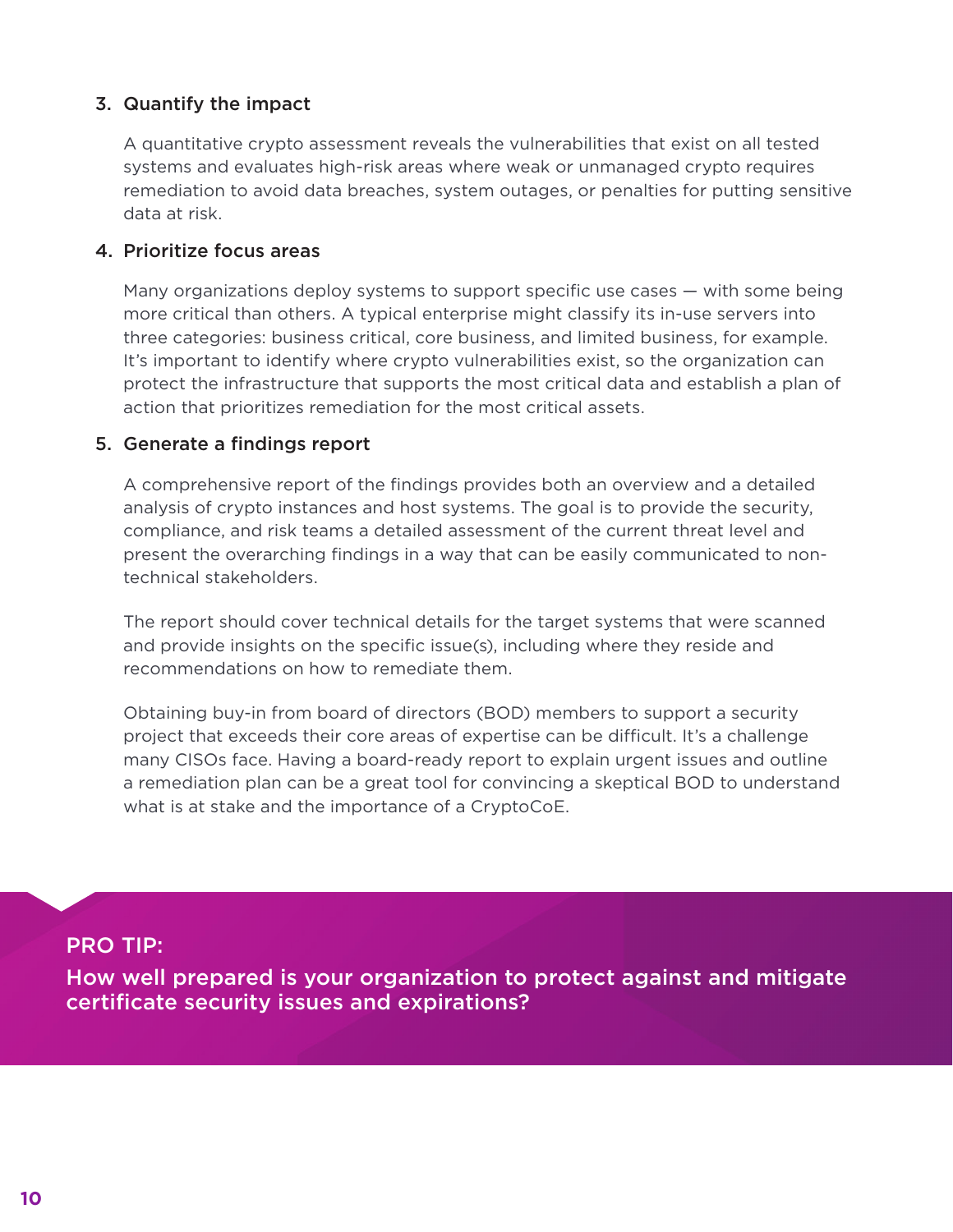## Pillar 3: Recommend a Strategy

The research collected throughout the discovery and analysis phases will help security, risk, and compliance leaders create a strategic security roadmap for risk mitigation and remediation. The security assurance level targeted by the organization will shape security policies. This plan must include assembling a team to monitor crypto assets for compliance and best practices on a regular basis.

A risk mitigation and vulnerability remediation plan is based on the organization's security policy and its level of compliance. The steps toward remediation include:

#### 1. Risk and compliance assessment

This assessment is based on the level of compliance, as well as the specific security objectives, established by an organization. It should include these activities:

- Assess risk
- Check compliance to industry requirements
- Check compliance to standards requirements
- Check alignment with internal security policies
- Quantify the impact weak crypto levels present
	- Review the threat-to-risk analysis
	- Review the level of effort-to-benefit for remediation
- Prioritize focus to areas that pose the highest security risk

#### 2. Remediation strategy

An effective approach is to build a strategy in phases that mirror the established prioritization plan.

#### **Define the security strategies**

- Identify the essentials
	- Data confidentiality
	- Crypto integrity
	- System availability

#### **Establish and apply an operational security process based on best practices**

- Develop policies
	- Approved certificate authorities
	- Minimum key lengths and permitted crypto algorithms
	- Crypto refresh policy/certificate lifetimes
	- Formally document and define procedures and roles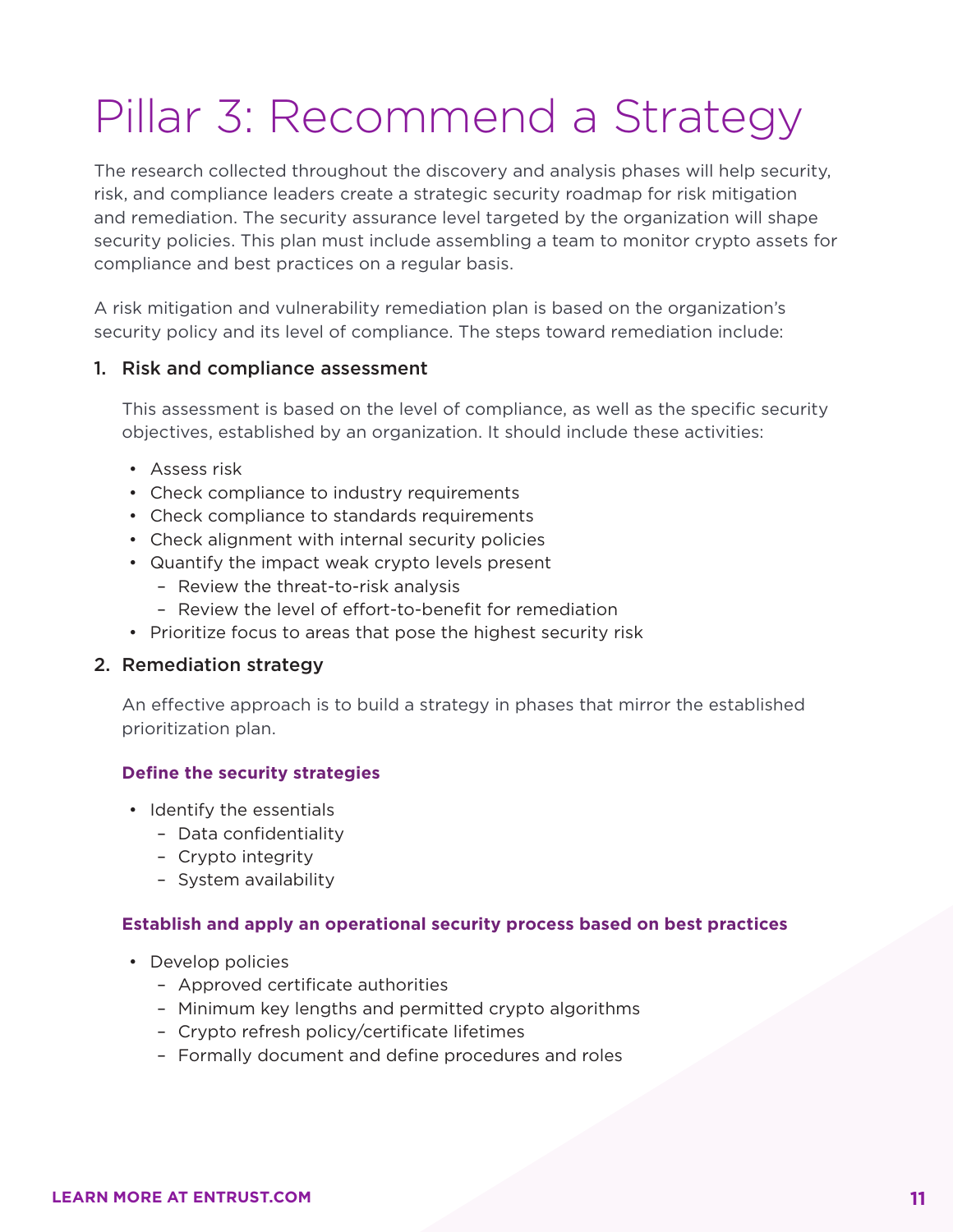- Enforce policies
	- Train key personnel on your policies and procedures
	- Maintain control through defined roles
- Meet the auditing requirements
	- Establish periodic review of policies and audit compliance
- Control deployed and managed security technology
	- Scale with some level of automation for efficiency
	- Ensure your PKI and HSM technology is up-to-date

### PRO TIP:

Are web servers for internal and external facing applications configured with appropriate cryptographic algorithms to maintain appropriate levels of confidentiality?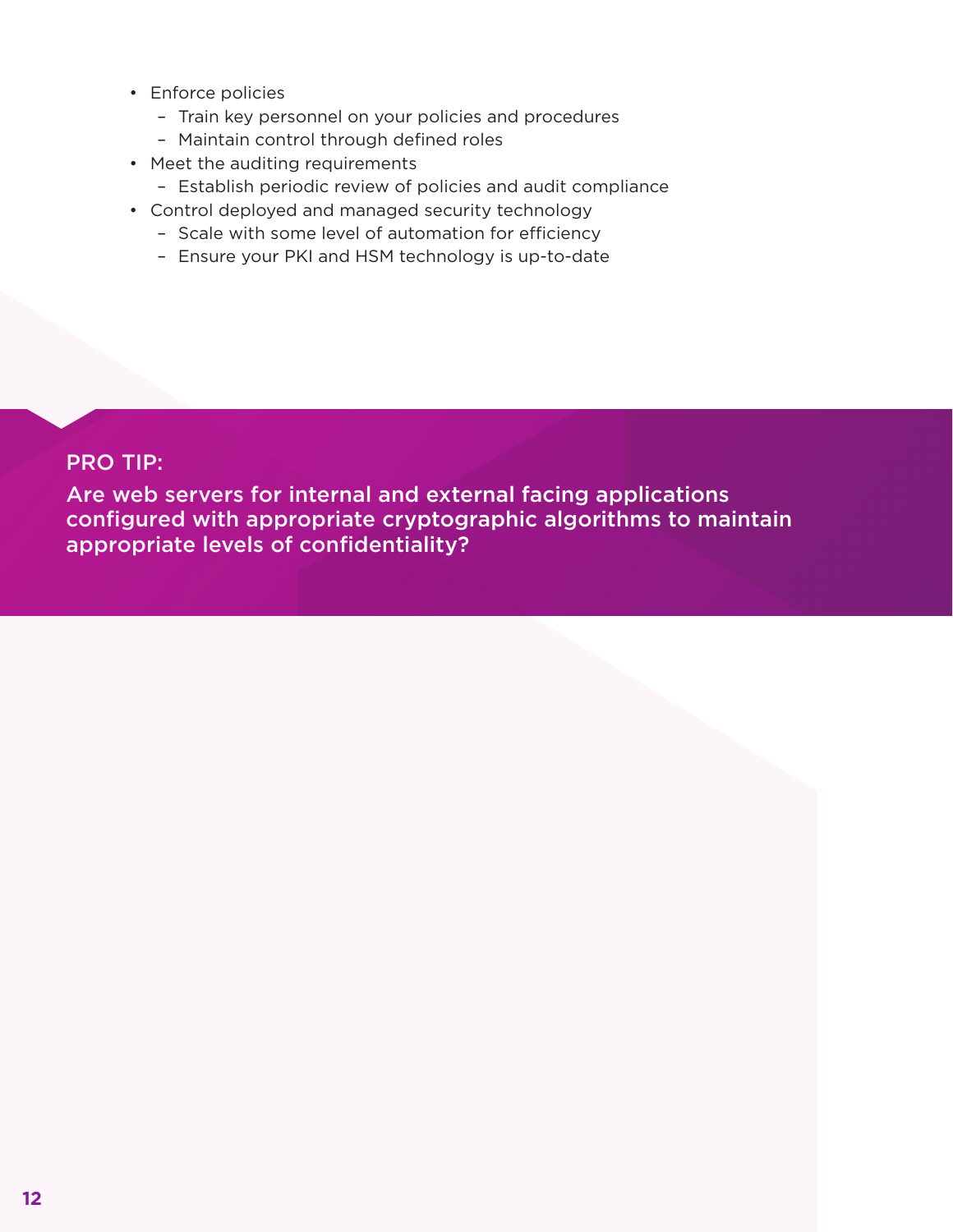## Pillar 4: Best Practices

Once visibility into a crypto environment is established and the IT ecosystem is stabilized against vulnerabilities, standardizing the way cryptographic instances are managed is the next essential step for maintaining compliance. As methodologies and standards change, remaining in compliance through transitional periods becomes even more challenging. Building a clear model for crypto management based on best practices is the logical next step.

## PROCESS

#### **Is there an appropriate governance structure in your organization to oversee the use of cryptography as part of an information security portfolio?**

Implementing cryptographic functions, such as encryption, authentication, and key management, is considered a drag on CI/CD workstreams. DevOps, however, shares a common objective with InfoSec in the desire for secure, scalable, and automated workflows.

Finding ways to integrate security features required by InfoSec into DevOps methodologies — and doing it in a way that doesn't overly tax InfoSec resources or undermine the DevOps culture  $-$  is key. This starts with standardizing processes that mandate compliance throughout the organization.

InfoSec sets the policies and requires DevOps to script those policies into their codeas-infrastructure methodologies. A certificate authority (CA) like Entrust can play a critical role in overcoming that friction by enabling seamless TLS/SSL security for a true DevSecOps experience.

## EXPERTISE

### **Are you applying governance appropriately for your critical crypto and/or PKI systems?**

People with crypto domain expertise navigate this world of cryptography every day, working closely with the major industry standards groups and regulatory bodies. They anticipate how to be compliant today and tomorrow through the application of established and emerging security standards. Ongoing monitoring and analysis are required to keep pace with a rapidly changing regulatory environment. It's important to continually test systems against changing algorithmic requirements and the more stringent anticipated quantum algorithms.

All companies have a need for security expertise to ensure compliance with both internal and external policies; however, an even more important consideration is the protection of their networks and data. Most organizations lack the necessary cryptographic expertise to ensure both compliance and data protection. That's why it's important to have a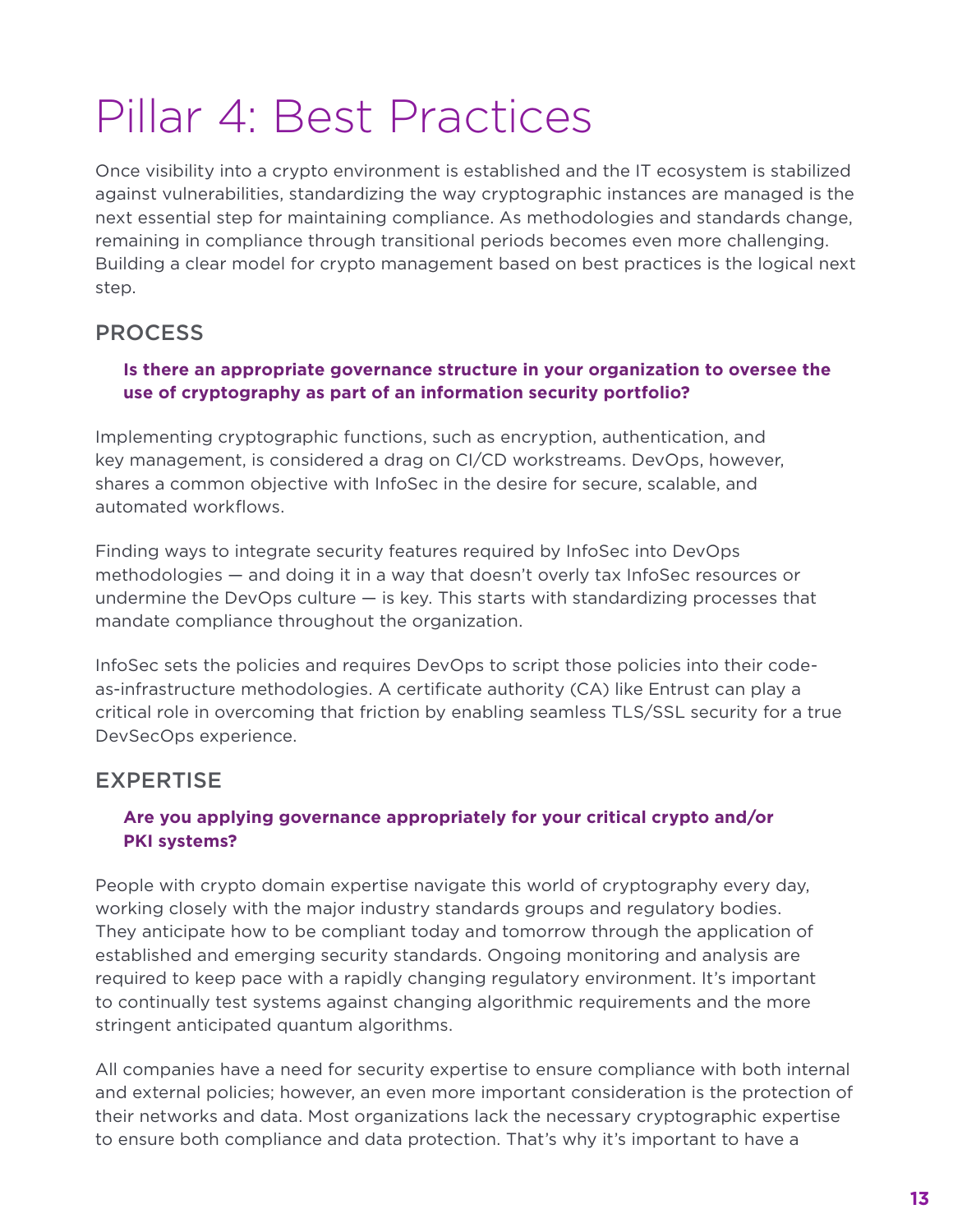trusted partner with strong domain expertise.

### **DELIVERY**

#### **Does your organization have the necessary tools to scan your end-to-end security posture for rogue crypto? Do you have the skills and tools to evaluate and score it against current requirements and post-quantum algorithms?**

A proper evaluation ensures organizations are up-to-date and in compliance with evolving business needs and regulations.

#### Tuning an organization's unique IT environment into a CryptoCoE depends upon:

- Advanced tools that capture the widening range of crypto instances
- Solutions that are certified against globally recognized criteria
- Access to deep technical expertise in cryptography and key management

#### Tuning PKI environments to meet auditing requirements assesses:

- Governance, including policy, procedures, process, and people
- Deployment infrastructure
- Certificate lifecycle management
- Compliance with industry and standards-driven best practices

Delivery of a CryptoCoE relies on having the precise resources and expertise to watch over the business-critical systems that are secured by cryptography.

### GOVERNANCE

#### **Are the digital certificates deployed across your organization in line with corporate policies, industry best practices, and standards?**

It is essential for an organization to maintain compliance while both internal and external factors remain in motion. Certificates are crucial for validating identity and creating trust. By defining and enforcing their governance, organizations can be confident in their trust environments. Whether new standards are imposed or an organization's own dynamics (i.e., virtualization, expanding use cases, adding networks or new software applications) are at play, it's important to have the right tools, expertise, and policies in place. This enables visibility and governance, provides awareness of the moving parts, and helps prevent threats across an ever-increasing attack surface.

### PRO TIP:

How prepared would you be to identify and replace weak or unsupported cryptographic algorithms if you had to do so today?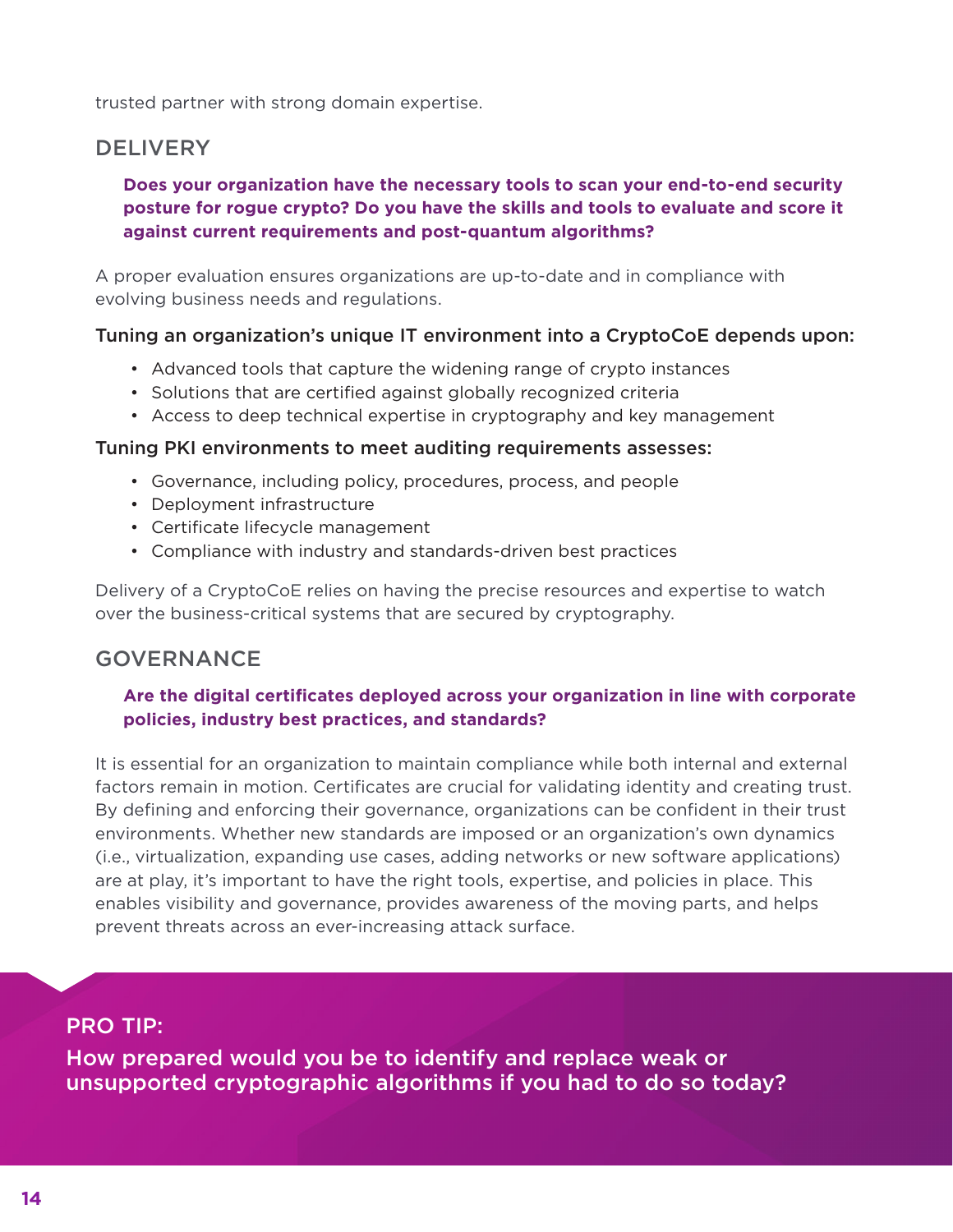# Pillar 5: Maintaining a CryptoCoE

Dynamic IT environments are subject to frequent modifications to accommodate changes throughout connected ecosystems and to comply with new requirements as they are enacted. Establishing a CryptoCoE is a meticulous process, but a worthwhile investment for security-minded organizations. Once established, it needs to be maintained in order to be effective. Keeping the organization tuned and optimized for crypto compliance requires ongoing monitoring, risk mitigation, and updating.

Ongoing monitoring of the crypto landscape and policies is an essential maintenance practice for a successful CryptoCoE. Doing so requires:

- Managing public and private certificate lifetimes to stay apprised of expiring certificates, duplicate certificates, server compliance testing, and discovery of rogue certificates. This helps avoid unexpected system outages and the introduction of new vulnerabilities.
- Scanning the IT environment routinely for rogue crypto.
- Following industry trends to keep a pulse on emerging industry requirements.
- Maintaining awareness of Standards Groups activity and transitioning to new standards as they are sanctioned.
- Scheduling regular policy reviews to ensure they are relevant and continue to meet evolving security needs.
- Enforcing the policies and procedures that bring security.

Maintaining an environment where cryptographic instances are tuned and optimized for maximum security is not a set-it-and-forget-it project. It requires hands-on expertise and continuous monitoring.

### PRO TIP:

Can your organization maintain compliance through transitions as new requirements from standards bodies, regulatory agencies, and quantum policies take effect?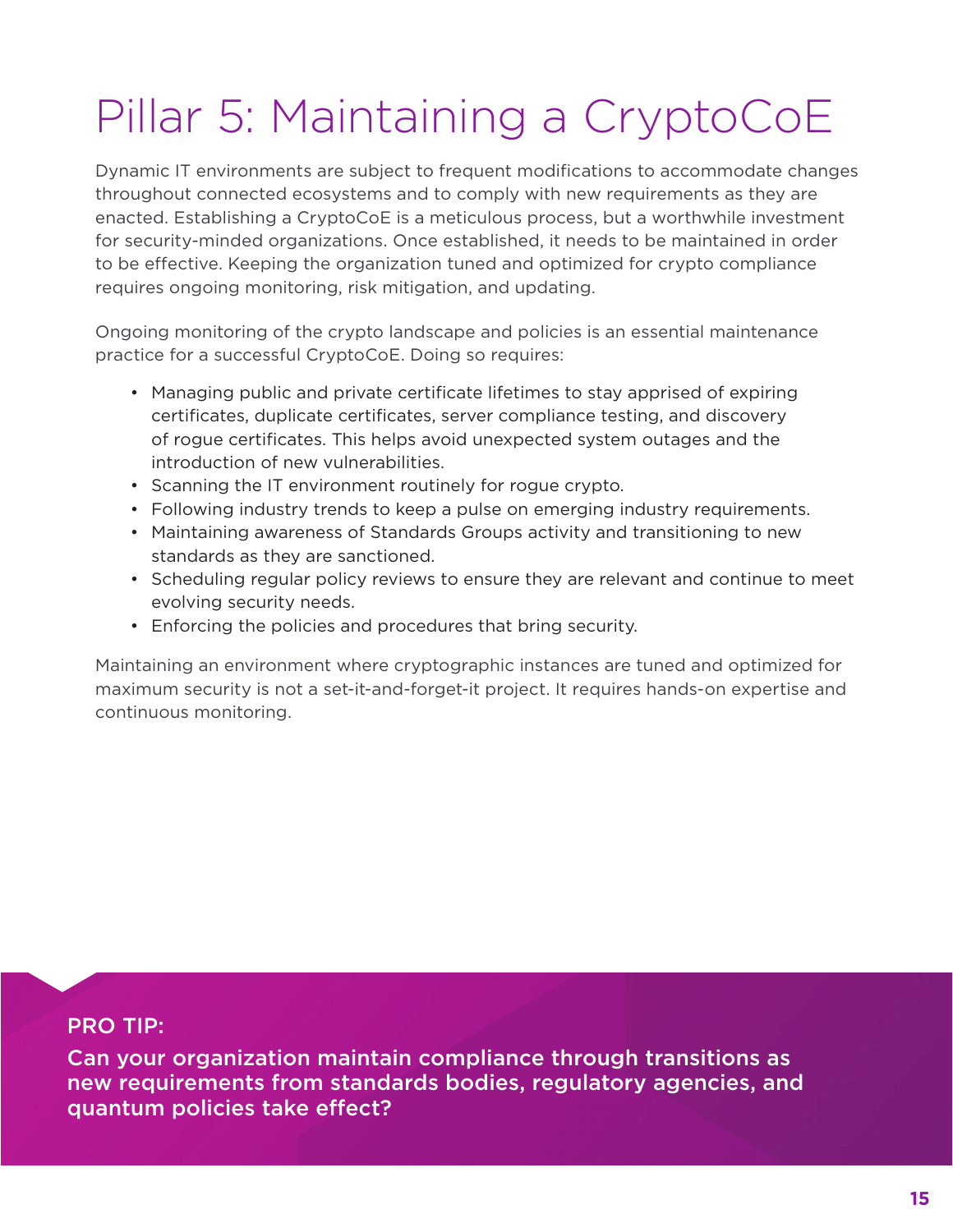# Conclusion

When a CryptoCoE is implemented according to best practices, it greatly improves operational cryptographic processes and ensures an organization can be confident in its trust environment. It requires the use of advanced tools and expertise to gain increased insight into the cryptography that's used to maintain secure operations and comply with applicable regulations. Crypto is critical infrastructure requiring expertise and dedicated resources to bring it under control and into compliance. It calls for a set of organizational standards and practices to rein in rogue crypto wherever it exists. As enterprises adopt new IT practices that expand crypto footprints, which consequently broadens attack surfaces, the need to establish a CryptoCoE becomes mission-critical.

### **About the Entrust Cryptographic Center of Excellence**

Entrust, a leader in cryptographic security solutions, is the first CA to offer a Cryptographic Center of Excellence. It's designed to help organizations balance the risk associated with IT practices that expand crypto use cases by accelerating a crypto strategy for enhanced digital security. We work alongside security, risk, and compliance teams as a trusted partner, sharing our specialized expertise in encryption technology, best practices, and an advanced discovery tool to help bring crypto under control. The Entrust CryptoCoE comprises cryptography experts who offer significant industry experience and provide our customers with a pool of accessible subject matter experts. The CryptoCoE is structured to remain at the forefront of this dynamic domain and offer our customers access to continually updated best practices.